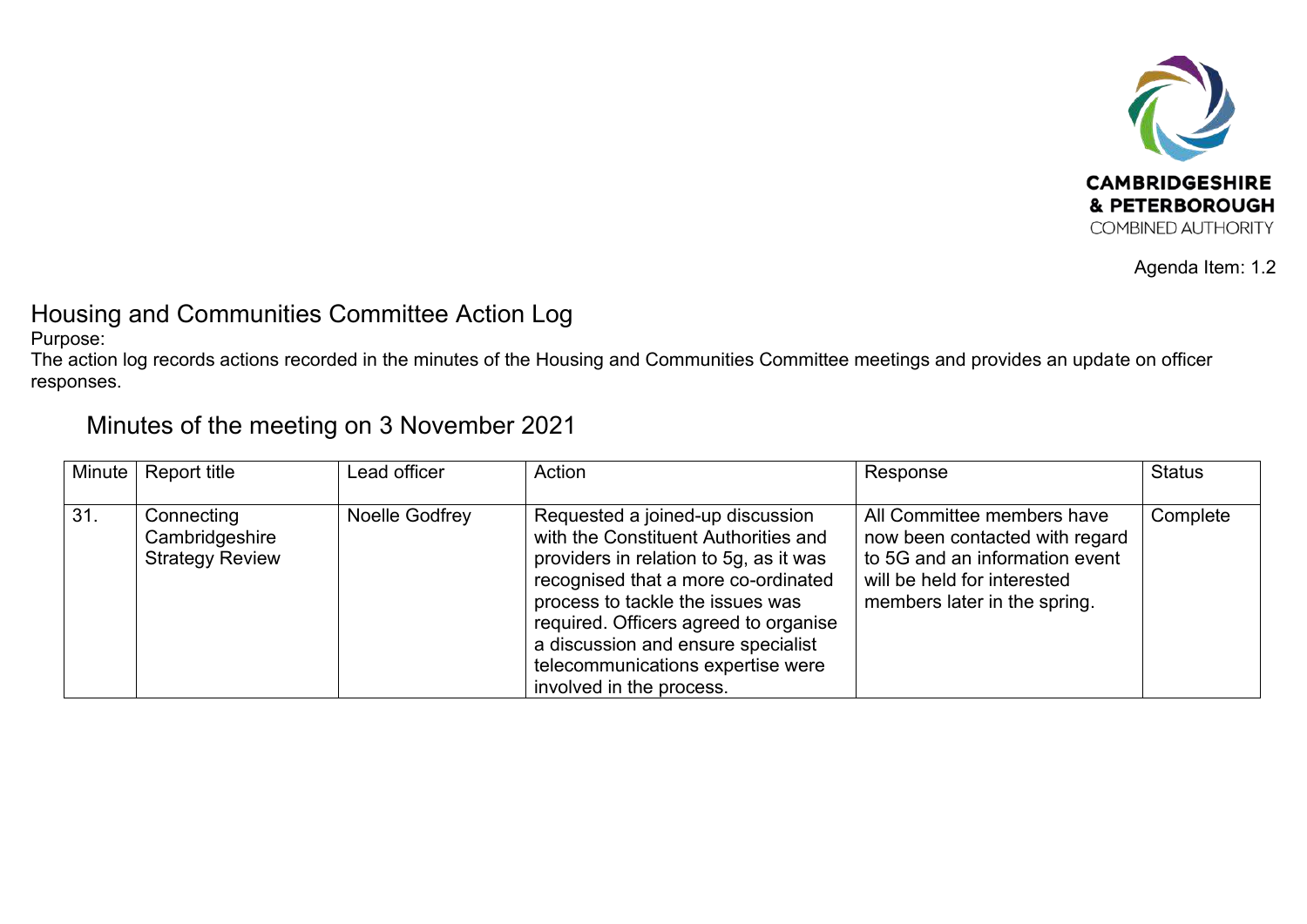| Noelle Godfrey | Requested that officers contact<br>members of the Committee to<br>understand any current issues in<br>relation to the planning process and<br>5g so that this could be dealt with in |  |
|----------------|--------------------------------------------------------------------------------------------------------------------------------------------------------------------------------------|--|
|                | association with the relevant district<br>planning officers in a timely manner.                                                                                                      |  |

Minutes of the meeting on 10 January 2022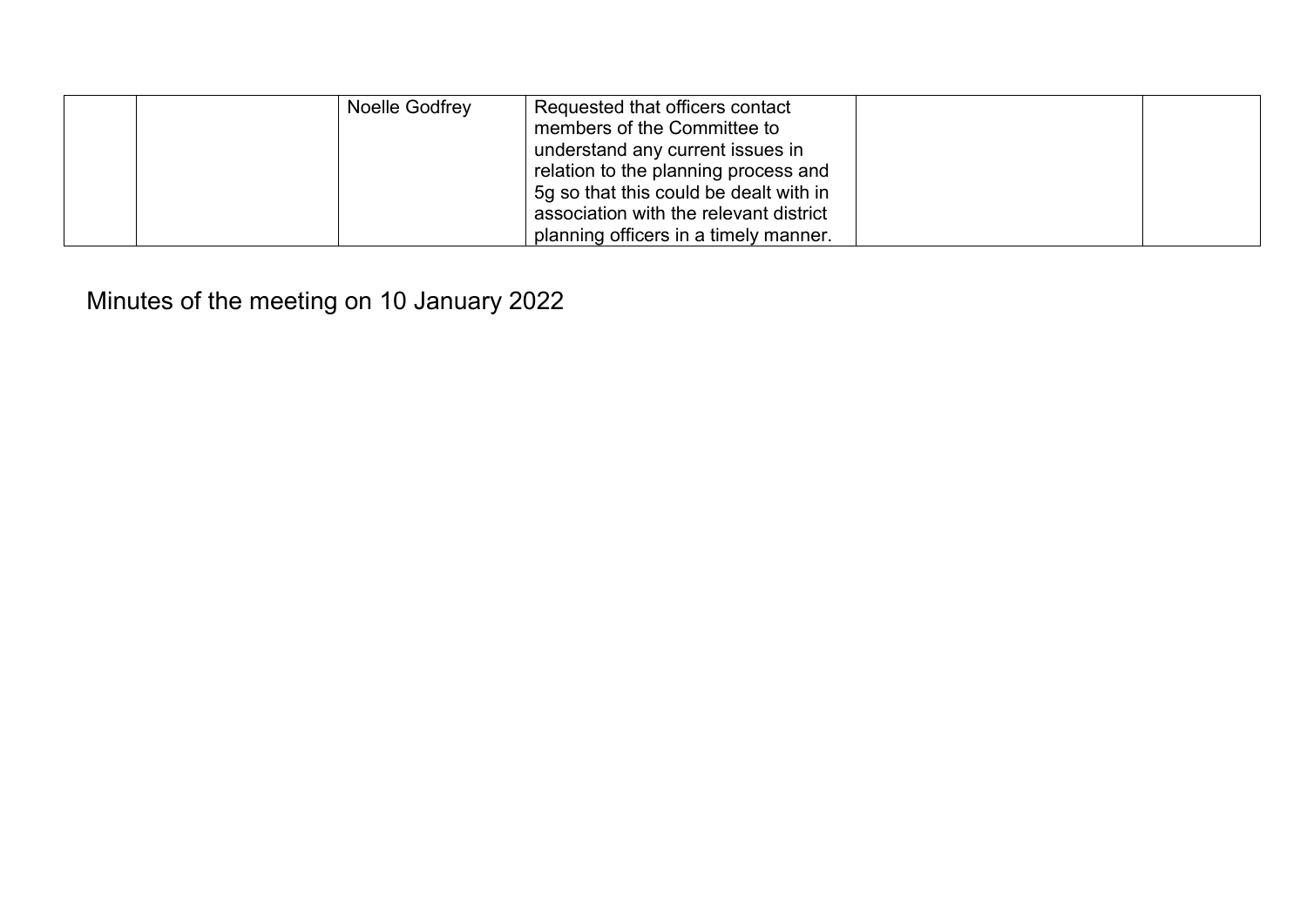| Minute | <b>Report title</b>                                                               | Lead officer   | Action                                                                                                                                                                                                                                                                                                                                                                                                                                                                                                                                                                                                                                                                                                                                                                                                     | Response                                                                                                                                                                                                                                      | <b>Status</b> |
|--------|-----------------------------------------------------------------------------------|----------------|------------------------------------------------------------------------------------------------------------------------------------------------------------------------------------------------------------------------------------------------------------------------------------------------------------------------------------------------------------------------------------------------------------------------------------------------------------------------------------------------------------------------------------------------------------------------------------------------------------------------------------------------------------------------------------------------------------------------------------------------------------------------------------------------------------|-----------------------------------------------------------------------------------------------------------------------------------------------------------------------------------------------------------------------------------------------|---------------|
| 40.    | <b>Digital Connectivity</b><br><b>Strategy 2022-25</b><br><b>Business Case</b>    | Noelle Godfrey | Queried whether the roll out of Public<br>Access Wi-Fi to Village Halls and<br>Community Centres, as part of the<br>Access and Inclusion Workstream,<br>could be accelerated. Officers<br>explained that currently Public<br>Access Wi-Fi had been rolled out to<br>40 village halls using funding from<br>health to support health outcomes.<br>Officers explained that more funding<br>would be required to accelerate the<br>roll out and this was a complex area.<br>The Chair requested an update on<br>the roll out in the next Digital<br>Connectivity report to Committee.                                                                                                                                                                                                                         | To be included in the next report<br>to Committee - TBC                                                                                                                                                                                       | Ongoing       |
| 42.    | Implementation<br>Update of the 2021-22<br><b>Affordable Housing</b><br>Programme | Roger Thompson | A Member raised concerns in relation<br>to the shared ownership properties on<br>the MOD site in Ely, as individuals<br>had signed up to these properties in<br>July-August 2020 and they had not<br>yet been handed over. She queried<br>whether there were any contingency<br>plans in relation to alternative<br>funding. The Director of Housing and<br>Development explained that they had<br>received an update before Christmas<br>that it was expected to be resolved<br>and the substantial capital payment<br>received from the sale of those units<br>now before end January 2022 and<br>that officers continued to monitor the<br>progress of that transaction. The<br>Chair requested an update from the<br>Director of Housing and Development<br>on the position as soon as it was<br>known | An update on MOD Ely will be<br>provided in the affordable<br>housing programme update at<br>committee and a separate<br>report dedicated to the status of<br>the housing loans will also be<br>provided to committee at the<br>March meeting | Complete      |